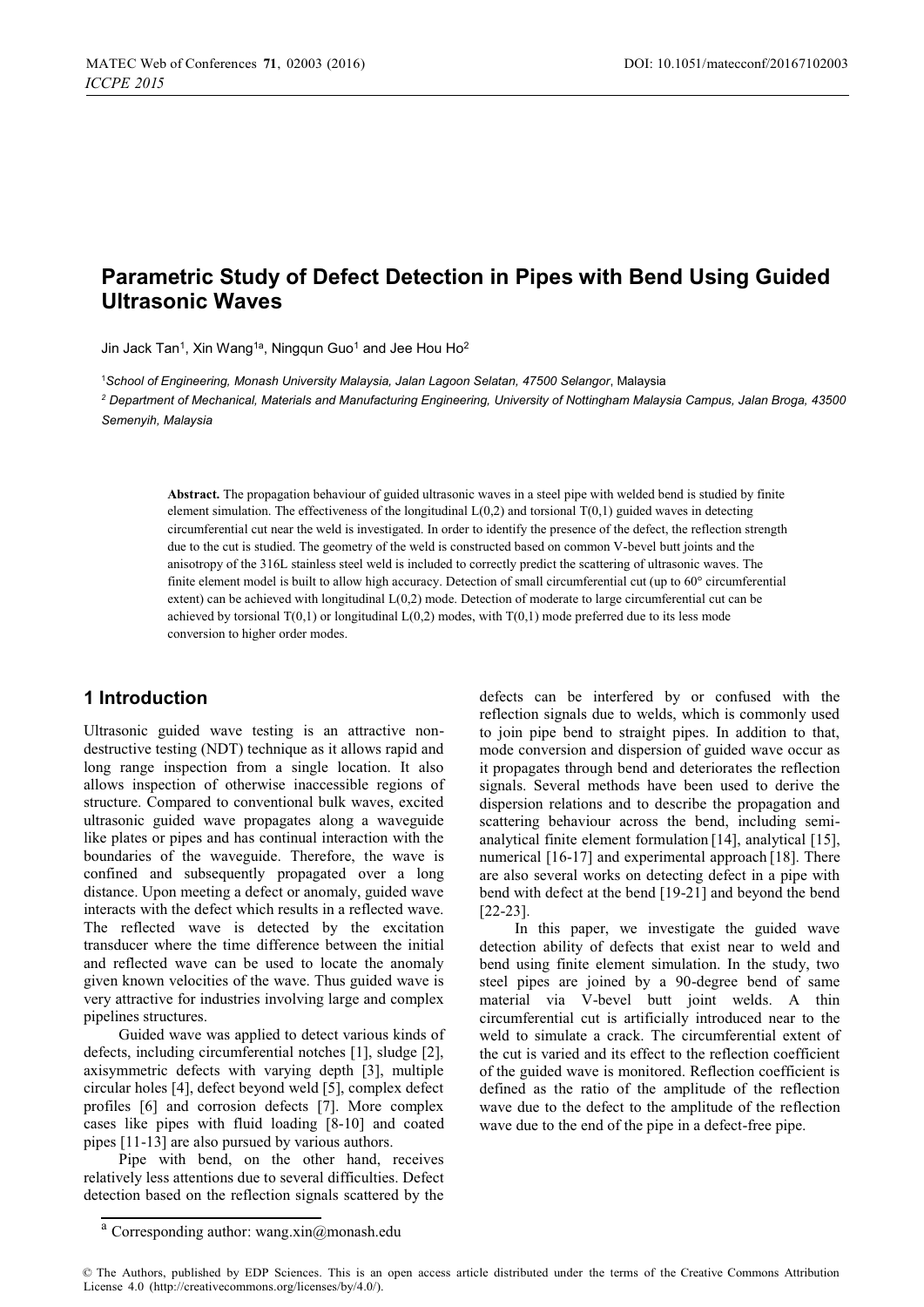### **2 Finite element simulation**

In the simulation, two 2-inch schedule 40 steel pipes (external diameter of 60mm and wall thickness of 4mm) with length of 0.3m are joined together with a bend by welds as shown in Figure 1. The bend has same diameter and wall thickness and has a bend radius of 76mm. The welds are V-bevel butt joint weld and have the geometry as shown in Figure 2(b) and both welds are identical. Root opening and root height is 0.8mm and included angle is 60°. The width of the welds at the outer surface is 4mm. The welds are 316L industrial austenitic stainless steel welds and their anisotropy is described accordingly [35]. Thin circumferential cut E is introduced 5mm after the weld D and is centered at the extrados of the pipe as shown in Figure 2(a).



**Figure 1.** Geometrical setup of the finite element simulation in COMSOL.



**Figure 2.** (a) A closer view of the weld D and cut E. The cut shown has a circumferential extent of 10°. (b) The geometry of the weld used in the simulation. The geometry is used for both weld B and weld D.

Guided wave is excited at the outer edge of the end A and travels across weld B, bend C, weld D and meets defect E before reflecting from end F. The monitoring probes are at end A, coinciding the excitation points. This is to reflect the actual guided wave setup where the transducers ring usually acts as both the excitation source and receiving sensor. Excitation of the torsional  $T(0,1)$ and longitudinal  $L(0,2)$  with different orientation is shown in Figure 3. The excitation pulse is a 5-cycle Hanning window at 70 kHz. Each mode is excited across the whole circumference of end A with no delays between each other elements. 70 kHz is chosen as the investigated modes are fairly non-dispersive at that

frequency as shown from the group velocity curves in Figure 4.

**Table 1.** The Young's modulus, Poisson ratio and density of the materials used.

| <b>Material</b> | Young's<br><b>Modulus</b><br>(GPa) | Poisson<br>Ratio | <b>Density</b><br>$(kgm-3)$ |
|-----------------|------------------------------------|------------------|-----------------------------|
| <b>Steel</b>    | 200                                | 0.33             | 7850                        |
| 316L            | 200                                | 0.3              | 8000                        |

| $[C]=10^9\begin{bmatrix} 194 & 139 & 139 & 0 & 0 & 0 \\ 139 & 233 & 100 & 0 & 0 & 0 \\ 139 & 100 & 233 & 0 & 0 & 0 \\ 0 & 0 & 0 & 65 & 0 & 0 \\ 0 & 0 & 0 & 0 & 106 & 0 \\ 0 & 0 & 0 & 0 & 0 & 106 \end{bmatrix} \text{Pa}$ |  |  |  |  |  |
|-----------------------------------------------------------------------------------------------------------------------------------------------------------------------------------------------------------------------------|--|--|--|--|--|
|                                                                                                                                                                                                                             |  |  |  |  |  |
|                                                                                                                                                                                                                             |  |  |  |  |  |
|                                                                                                                                                                                                                             |  |  |  |  |  |
|                                                                                                                                                                                                                             |  |  |  |  |  |
|                                                                                                                                                                                                                             |  |  |  |  |  |



**Figure 3.** Excitation of the (a) torsional  $T(0,1)$ , (b) longitudinal L(0,2) with different orientation. The yellow arrows indicate the direction while the colour map indicates strength.

Grid independency study is conducted and to obtain high accuracy study, the time steps are discretized such that there are 16 nodes in one period of the investigated frequency (i.e. 70 kHz) and the spatial element sizes are discretized such that there are at least 16 nodes in one wavelength corresponding to the interested modes. This results in a time step of 9.52e-7 s and an element size of 3 mm. The wall thickness is also discretized such that there are two elements across the thickness which allows representation of mode shape up to second order guided wave modes.



**Figure 4**. Group velocity dispersion curve of a steel pipe with 30mm external radius and 4mm pipe wall thickness, showing up to second order modes.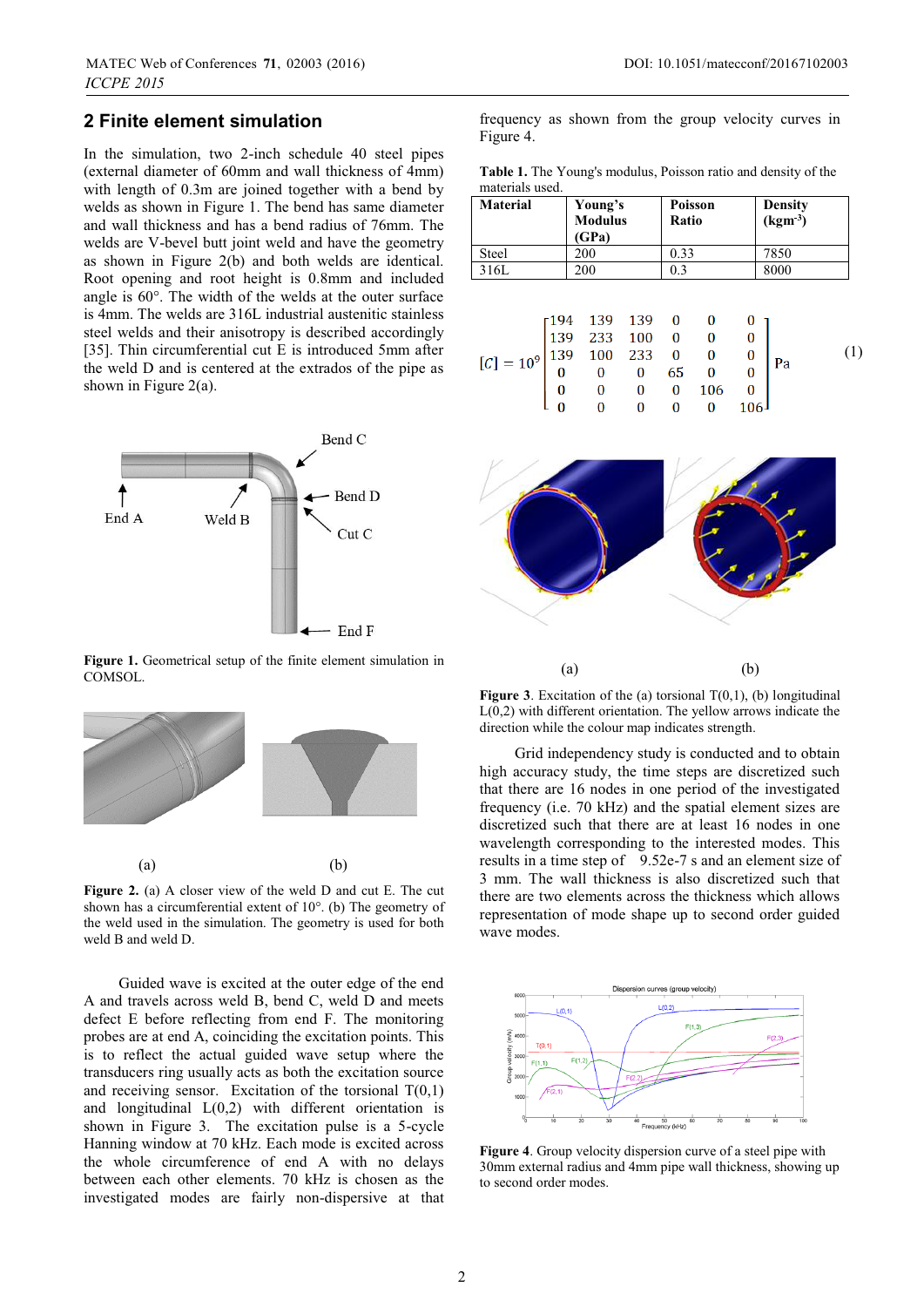### **3 Defect detection ability**

The displacement-time response for  $T(0,1)$  guided wave mode at the excitation end for a defect-free pipe is as shown in Fi5. Few wave packets can be identified. The first wave packet is the incident wave packet. The second and third waves, at 220μs and 340μs respectively, are the reflection due to the two welds of the bend. A small wave packet at around 450μs is likely a weak higher order reflection from one of the welds while the large wave from 520μs is the reflection from the end of the pipe. The displacement-time response for  $L(0,2)$  mode is similar with just a different travelling time due to its higher group velocity. It is thus omitted for brevity.

The displacement-time response for  $T(0,1)$  wave mode at the excitation end for a pipe with a circumferential notch that extends 30° circumferentially is as shown in Fig6. As can be seen, the response looks almost identical to the one without defect. This is because even though there is reflection due to the defect, it is superposed onto the reflection of second weld, consequently making it impossible to detect. Reflection coefficients of the pipe when excited with  $T(0,1)$  for various circumferential extents are plotted in Fig7. Defect extent that is less than or at 30° circumferentially is virtually impossible to be detected by  $T(0,1)$  mode given its similar reflection coefficient with a defect-free pipe. Monitoring reflection of higher order mode is also not suitable, as even though it has a small increase, the difference in reflection is too small to call for a defect.

Reflection coefficients of the pipe when excited with L(0,2) for various circumferential extents are shown in Figure 8. One biggest difference between the response of  $L(0,2)$  and  $T(0,1)$  mode is that  $L(0,2)$  mode is able to differentiate a defect-free pipe from a pipe that contains a small defect based on reflection of the fundamental mode. Consequently, if the reflection without defect is known, defect with 10° circumferential extent can be detected by observing the fundamental zero-th order reflection. A second order mode, likely to be F(2,2) based on its travelling time, is also present strongly for pipes containing small defects. Both of these modes can be monitored together to improve the confidence to call for a defect. For bigger defect from 30° onwards, in addition to the dominant fundamental zero-th order reflection, first order mode, likely a  $F(1,3)$  based on travelling time, can be monitored as well for defect detection. First order mode reflection can be used to characterize the size of the defect for moderately larger cut from 120° onwards.

Two interesting remarks can be made from studying the reflection coefficients of  $T(0,1)$  and  $L(0,2)$  modes in a pipe with welded bend. Firstly, being a non-dispersive mode, T(0,1) mode has much lesser mode conversion to higher order modes than  $L(0,2)$  modes. While the higher order modes can serve as additional information to detect defects, they can also affect and distort the signals significantly. Interpretation can be much more challenging for a more complex case, e.g. a pipe with more bends, welds and defects, pipe under fluid loading etc. On the other hand, the low mode conversion of  $T(0,1)$ , despite propagating through a bend, makes it a

viable candidate to detect a moderately sized defect and potentially on more challenging and complex cases.



**Figure 5.** Displacement-time response for T(0,1) of a pipe with welded bend without defect.



**Figure 6.** Displacement-time response for T(0,1) of a pipe with welded bend with a circumferential notch that extends 30° circumferentially.

Secondly, when comparing the reflection of  $L(0,2)$ mode in a pipe with bend to the reflection in a straight pipe (as can be seen in Fig9), it can be inferred that mode conversion occurs when propagating across and back the bend. While first order mode has its minimum when there is no defect in the case of pipe with bend, its reflection is at its maximum when there is a full circumferential notch. This is in contrast to the result in a straight pipe where first order mode is minimal when there is a full circumferential notch. This indicates that the existence of bend has resulted in the development of a stronger first order mode when the guided wave interacts with the defect.

The existence of second order mode even in a defect free pipe with bend also indicates that mode conversion to second order mode occurs when propagating through and back the bend. However, similar to the reflection of a straight pipe, it exhibits two peaks, first at around 90° and second at around 240°. The first peak coincides with the peak of a straight pipe while the second peak of a straight pipe occurs around 270°. This indicates that in addition to the second order mode developed due to the bend, it is also developed in a predictable fashion when interacting with the defect, i.e. peak at around 90° and 270°.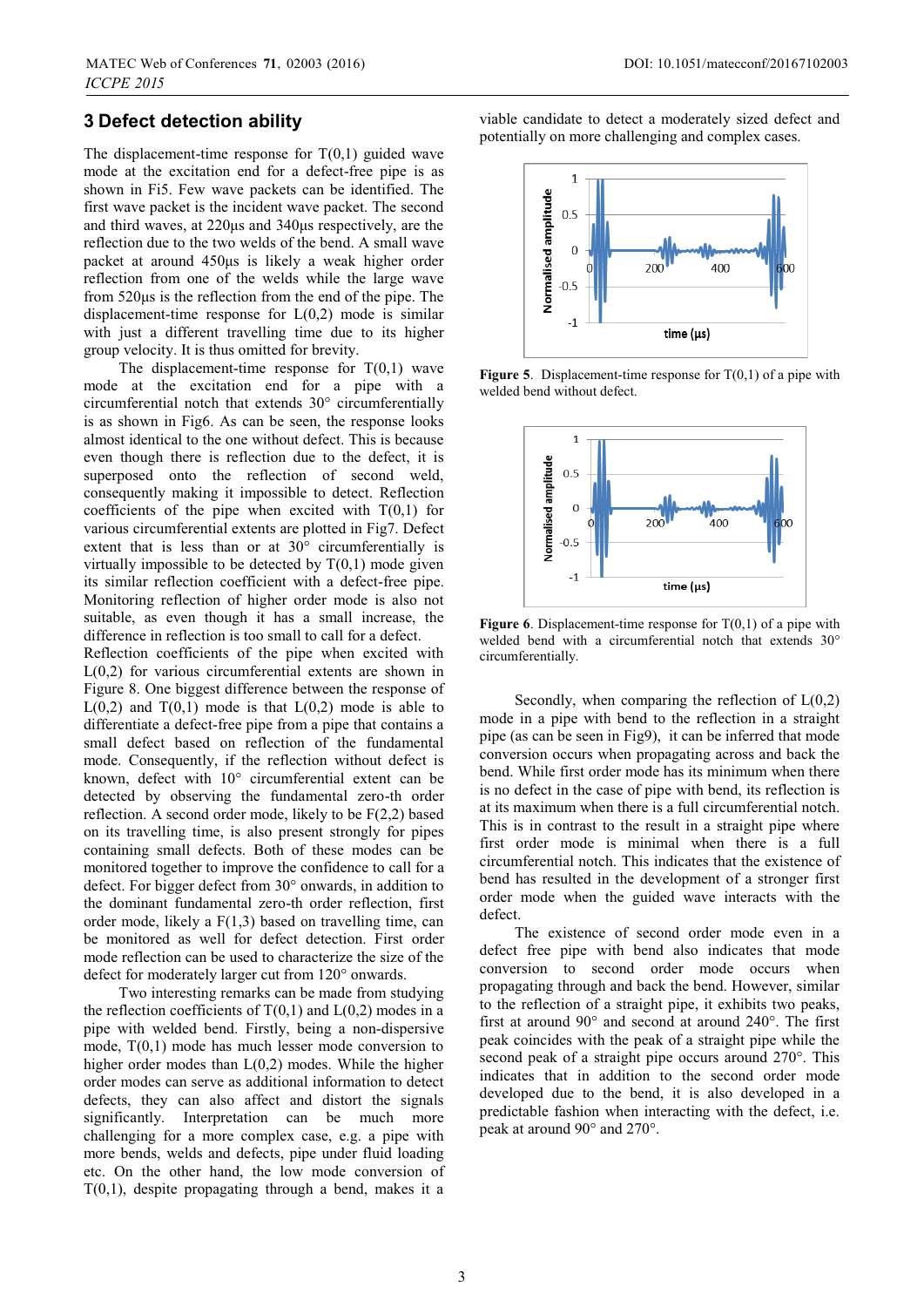

**Figure 7**. Reflection coefficient for  $T(0,1)$  mode against notch of variable circumferential extent.



**Figure 8**. Reflection coefficient for L(0,2) mode against notch of variable circumferential extent.



**Figure 9**. Reflection coefficient against percentage of circumference extent of notches at 50% depth extent for straight pipe.

## **4 Conclusion**

The propagation behaviour of guided ultrasonic waves in a steel pipe with welded bend is studied by finite element simulation. The effectiveness of the longitudinal  $L(0,2)$ and torsional  $T(0,1)$  guided waves in detecting circumferential cut near the weld is investigated. Detection of small circumferential cut (up to 60° circumferential extent) can be achieved with longitudinal L(0,2) mode. Detection of moderate to large circumferential cut can be achieved by torsional  $T(0,1)$  or longitudinal  $L(0,2)$  modes, with  $T(0,1)$  mode preferred due to its less mode conversion to higher order modes. Reflection of a defect-free pipe and a pipe with a small  $10^{\circ}$  circumferential defect can be detected by  $L(0,2)$ 

mode. However, strong mode conversion of the  $L(0,2)$ mode may affect its performance on more complex cases. On the other hand, the non-dispersive  $T(0,1)$  mode cannot detect defect that extends less than or at 30° circumferentially.

#### **References**

- 1. Demma, A, Cawley, P and Lowe, M. The reflection of the fundamental torsional mode from cracks and notches in pipes. Journal of Acoustical Society of America, **2** (2003).
- 2. Ma, J, Lowe, M and Simonetti, F. Feasibility study of sludge and blockage detection inside pipes using guided torsional waves. Measurement Science and Technology, **14** (2007).
- 3. Carandente, R, Ma, J and Cawley, P. The scattering of the fundamental torsional mode from axisymmetric defects with varying depth profile in pipes. Journal of Acoustical Society of America, **127** (2001).
- 4. Cawley, P and Lovstad, A. The reflection of fundamental torsional guided wave from multiple circular holes in pipes. NDT&E International, **46** (2011).
- 5. Zhang, L, Luo, W and Rose, J. Ultrasonic guided wave focusing beyond welds in a pipeline. Review of Quantitative Nondestructive Evaluation, **25** (2006).
- 6. Moreau, L, Velichko, A and Wilcox, P. Accurate finite element modeling of guided wave scattering from irregular defects. NDT&E International, **46** (2012).
- 7. Carandente, R and Cawley, P. The effect of complex defect profiles on the reflection of the fundamental torsional mode in pipes. NDT&E International, **46** (2012).
- 8. Aristegui, C, Lowe, MJ and Cawley, P. Guided waves in fluid-filled pipes surrounded by different fluids. Ultrasonic, **39** (2001).
- 9. Baik, K, Jiang, J and Leighton, T. Acoustic attenuation, phase and group velocities in liquidfilled pipes: Theory, experiment, and examples of water and mercury. Journal of Acoustical Society of America, **128** (2010).
- 10. Jin, S, et al. Study on ultrasonic guided waves in fluid-filled pipes surrounded by water. Calgary (2006).
- 11. Kwun, H, et al. Torsional guided-wave attenuation in coal-tar-enamel-coated, buried piping. NDT&E International, **37** (2004).